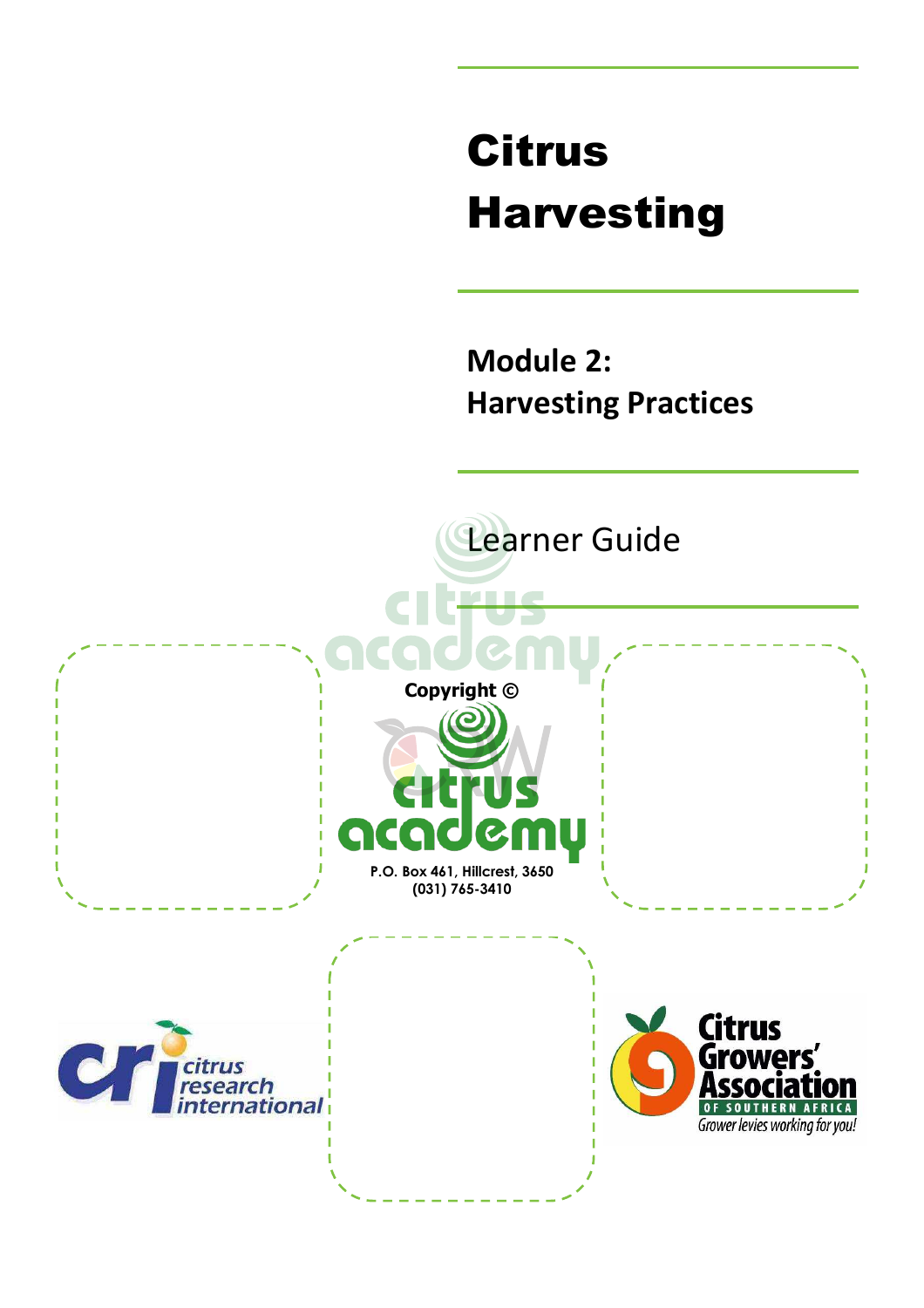**© Citrus Academy NPC**  1 st edition 2022

The content of this module is based on audio-visual material produced by the Citrus Academy.

**Scripted by:**  Jacomien de Klerk

**Visual material production:**  Sagritex (Pty) Ltd

#### **Additional information sources:**

Citrus Academy Production Learning Material CRI Citrus Production Guidelines

**Project coordinator:** Citrus Academy





#### **Disclaimer**

By accepting this document and reading its contents you agree to be bound by the terms of this disclaimer.

The use of the contents of this document and the accompanying visual material is at your own risk. Neither the Citrus Academy nor Citrus Research International nor the Citrus Growers' Association warrant that the content of this document or the visual material is suitable for your intended use or that it is free of inaccuracies or omissions. The opinions and advice expressed in this document and the visual material are not necessarily those of the Citrus Academy, Citrus Research International or the Citrus Growers' Association. The Citrus Academy, Citrus Research International and the Citrus Growers' Association, their directors, officers, employees, agents and contractors shall not be liable for any loss or damage of any nature suffered by any person as a direct or indirect result of the use of, or inability to use, any advice, opinion or information contained in this document or the visual material, or any misrepresentation, misstatement or omission, whether negligent or otherwise, contained in this document and the visual material.

You indemnify the Citrus Academy, Citrus Research International and the Citrus Growers' Association against any claim by any third party against the Citrus Academy, Citrus Research International and the Citrus Growers' Association, their directors, officers, employees, agents or contractors arising from, or in connection with, the use of, or reliance on, the contents of this document and the visual material. It is your responsibility to determine suitability of the contents of this document and the accompanying visual material for your intended use.



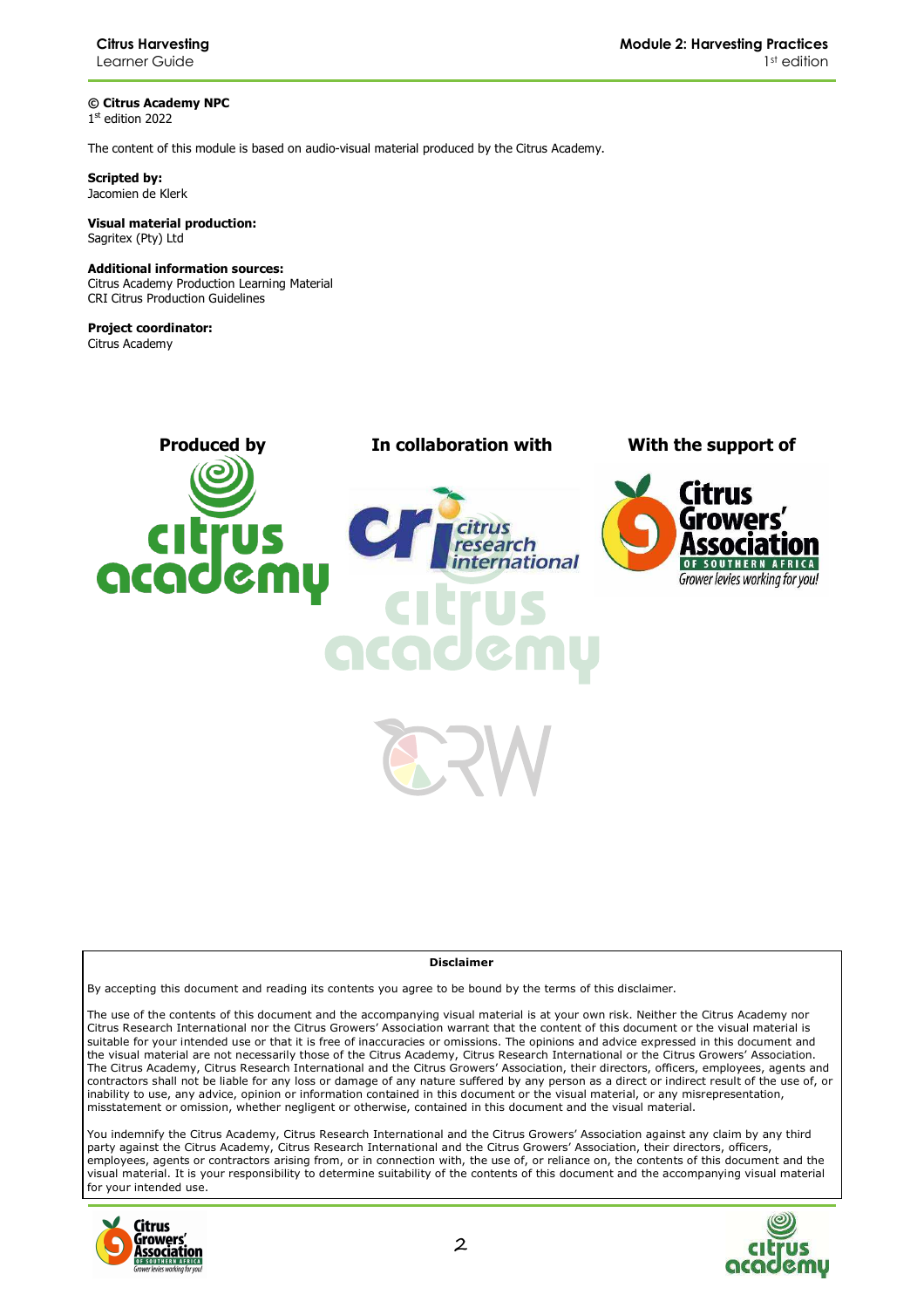# Contents

| Introduction              | 4              |
|---------------------------|----------------|
| <b>Picking Supervisor</b> | $\overline{4}$ |
| Personal Hygiene          | 4              |
| Picking Equipment         | 4              |
| <b>Picking Practices</b>  | 5              |
| At the End of the Day     | 6              |





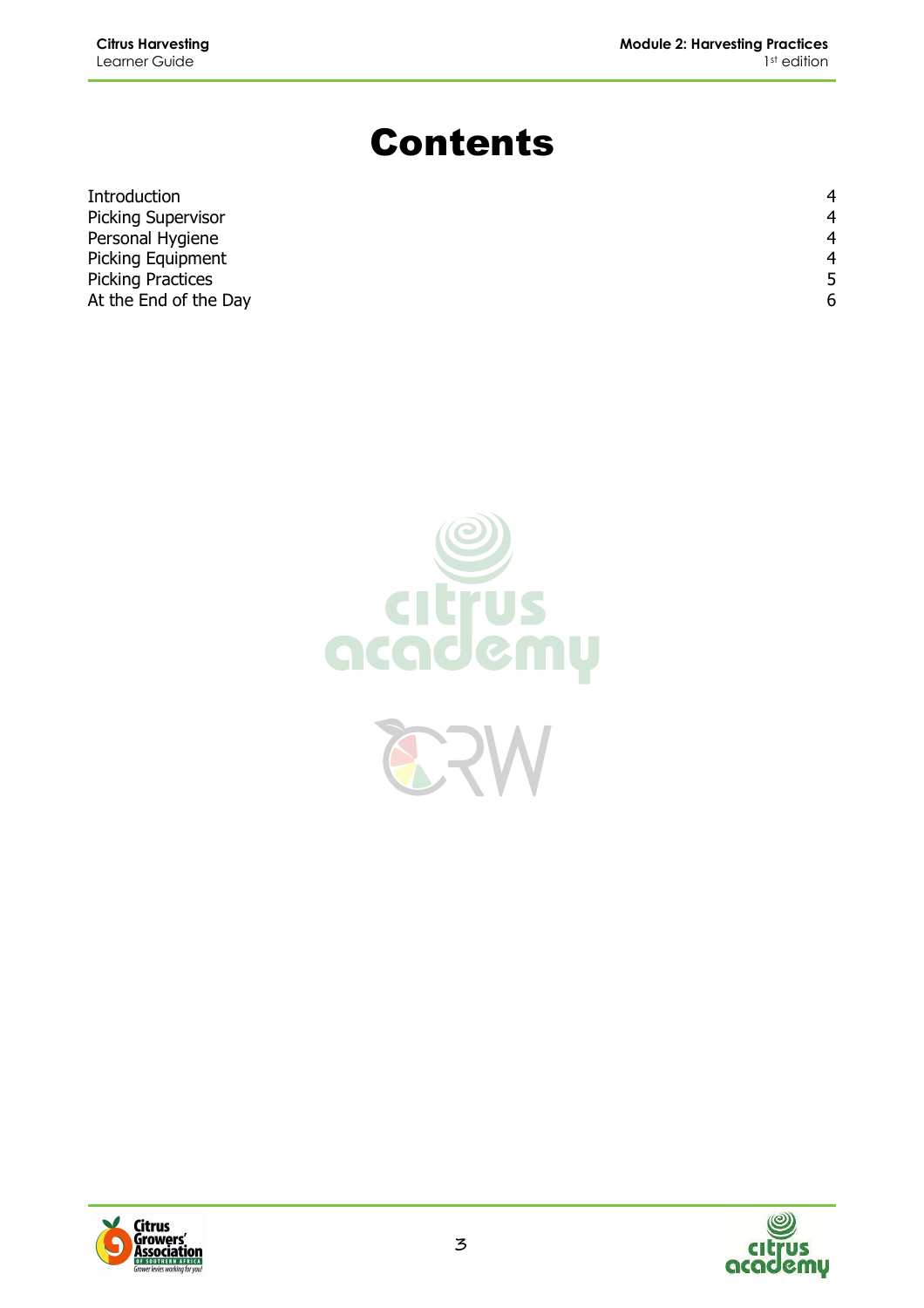#### **Introduction**

Citrus fruit is generally picked for export from March to October, although picking can start as early as mid-January, depending on the type of citrus and the production region. On most citrus farms, seasonal workers are employed to pick fruit. It is very important that pickers know what to do and what not to do while picking export fruit.

While picking citrus, you must remember that you are working with fresh fruit that can be injured and damaged. The most injury and damage to citrus fruit happen during picking. Once fruit is injured or damaged, it cannot be exported and will have to be sold for less money, or if it rots, it cannot be sold at all and will instead cost money to remove. Remember that you are picking your wages off the tree.

# **Picking Supervisor**

While you are picking, there will be a supervisor or team leader for your picking team. This supervisor will tell you what sort of picking you will be doing and what you should be picking. Most of the time you will be picking fruit that will be exported using clippers. But sometimes you may be told to pick only fruit that has a certain colour or size, or that looks a certain way, and leave the rest of the fruit on the tree. You must listen carefully to these instructions, and follow them.

The other kind of picking is when the export fruit is already off the trees, and the fruit that is left is going to the juice factory. In that case, you may be told not to use clippers, but just to pick the fruit with your hand. This is called snap picking.

In this video, we will look at how export citrus fruit must be picked. You must follow all these steps very carefully to protect the fruit, and to make sure that the fruit arrives at the packhouse in a good condition.

### **Personal Hygiene**

Before you start picking, you need to make sure that your hands are clean and your nails are short, because long nails can injure the fruit. You should also not be handling the fruit if you have any open injuries or sores. They must be covered with a blue plaster before you begin.

# **Picking Equipment**

You will be issued with a pair of clippers that you will use to pick the fruit. Clippers are made of steel and the blades have rounded tips so that it will not injure the fruit. A spring keeps the clippers open, and the finger loop helps you to control the clippers while picking. The blades of the clippers should not overlap. If they do, they may tear the stem, and a long stem will damage other fruit. If your clippers do not work properly or are not sharp enough, report it to your supervisor immediately.

You will also receive a picking bag into which you place the fruit as you pick it. Some picking bags only have an opening at the top, while others open at the bottom with quick-release catches. The picking bag is always slung over the shoulder opposite to the hand holding the clippers. This means that if you are right-handed and have the clippers in your right hand, the bag should be over your left shoulder. Make sure that the bag does not have any holes or tears in it and that the strap is sturdy. If the bag is torn or ripped, repair it using thread.



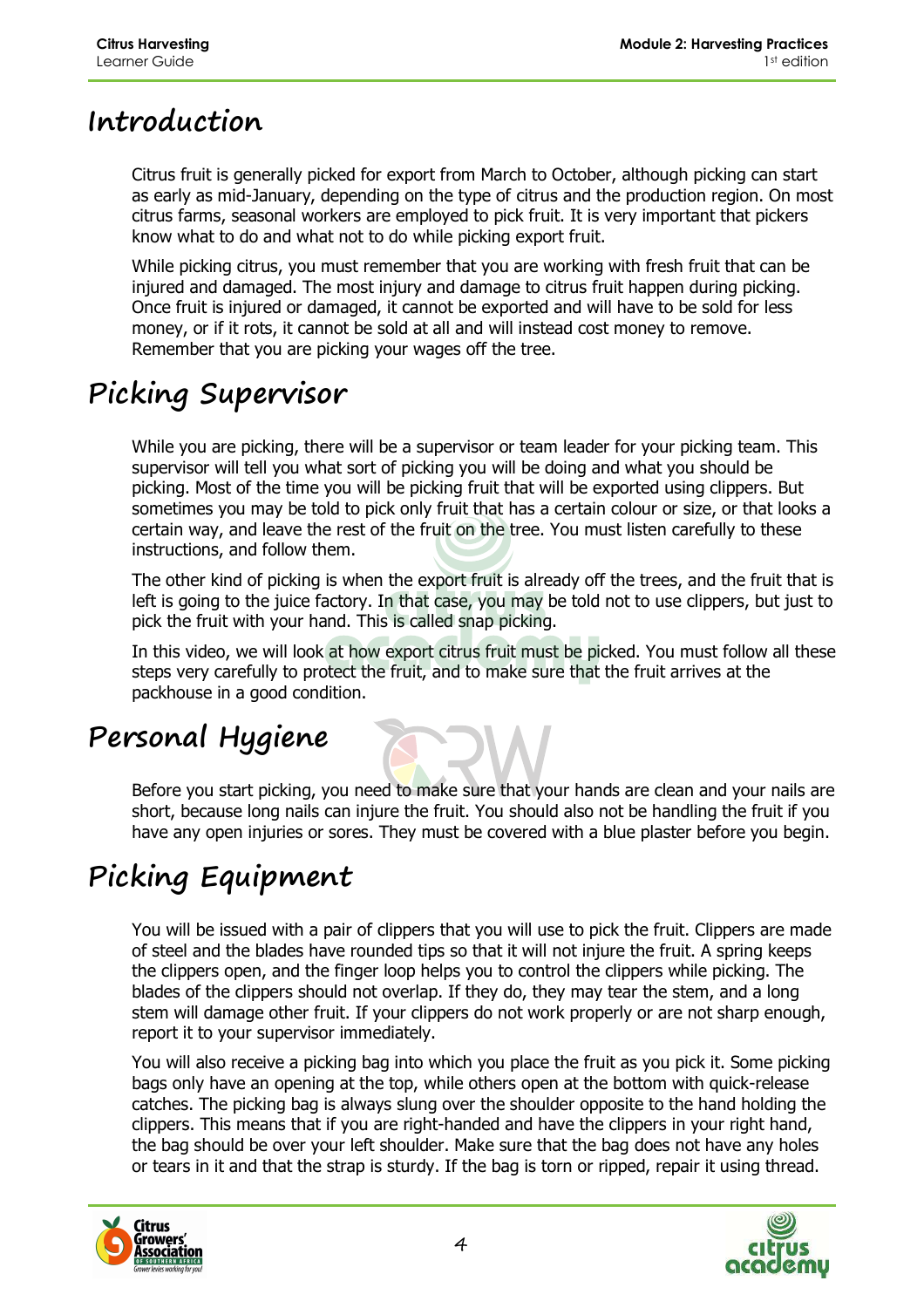Also check that the bag is clean, dry and completely empty before you start. Twigs or dirt in the bag will damage the fruit.

When picking tall trees, you will use a ladder to get to the fruit high up in the tree. Ladders can be made from aluminium or wood, and must be strong and sturdy. Ladders can have two or three legs. Check that your ladder does not have any splinters or loose metal pieces that can injure you, or damage the tree or the fruit.

You may be asked to wear gloves while picking, to protect the fruit from injury and to protect your hands, especially if you are picking thorny trees. Make sure that your gloves fit properly, and that they are clean and dry. You may also be issued with a pair of goggles to protect your eyes against twigs and small branches, and against dirt falling into your eyes when you are picking high up.

If you are issued with a set of overalls and gum boots, you are responsible for keeping them neat and clean.

## **Picking Practices**

Now we get to how the fruit must be picked. Hold the clippers in your dominant hand – the right hand for most people – and take the fruit in your other hand. Put the blades of the clipper on the fruit, and cut the stem as close as possible to the fruit without cutting or tearing the fruit itself. Only a short piece of stem must be left on the fruit. Cut the fruit stem at a right angle to the fruit. If you cut the stem skew it may leave a sharp point that can damage other fruit. Be careful not to damage the fruit with the tip of your clippers – this is the cause of most picking injuries.

Place the fruit in the bag. Don't throw or drop it in the bag, you will bruise the fruit. If the stem of the fruit is too long, clip it off before putting the fruit in the picking bag. Remember that any long stem will injure the other fruit in the bag.

If the tree is too tall to reach the fruit at the top, all the fruit that can be reached from the ground must first be picked before using a ladder, so that the ladder will not press against and injure fruit still on the tree. If you are using a ladder with two legs, lean it against the tree. Make sure that it is sturdy and secure before climbing it. If the ladder has three legs, the third leg is placed under the canopy of the tree to prop up the ladder, so that it does not have to lean against the tree. Be careful not to bump your picking bag against the ladder if the bag already has fruit in it.

When picking, make sure that you only put good quality fruit in your bag. If fruit is already injured, split, damaged or rotten on the tree, do not pick it. If fruit is lying on the ground or falls off the tree by itself, or if you drop any fruit on the ground, do not pick it up, ever. The fruit might look good now, but it will rot at the packhouse. Fruit that has dropped on the ground must stay there.

If you pick fruit with injuries, rot, mud, thorns or long stems and try to tip it into the bin, the supervisor may not count that bag and you will not get paid for it. For your own benefit, only pick fruit that is healthy and whole.

Fruit that hangs low on the tree can be picked, but make sure first from your supervisor whether this is allowed. Fruit that touches the ground must never be picked nor placed with other export fruit.

Once your picking bag is full, take it to the picking trailer or bin to tip it. Never run with a picking bag that has fruit in it. This will make the fruit bounce against each other, and cause injuries.